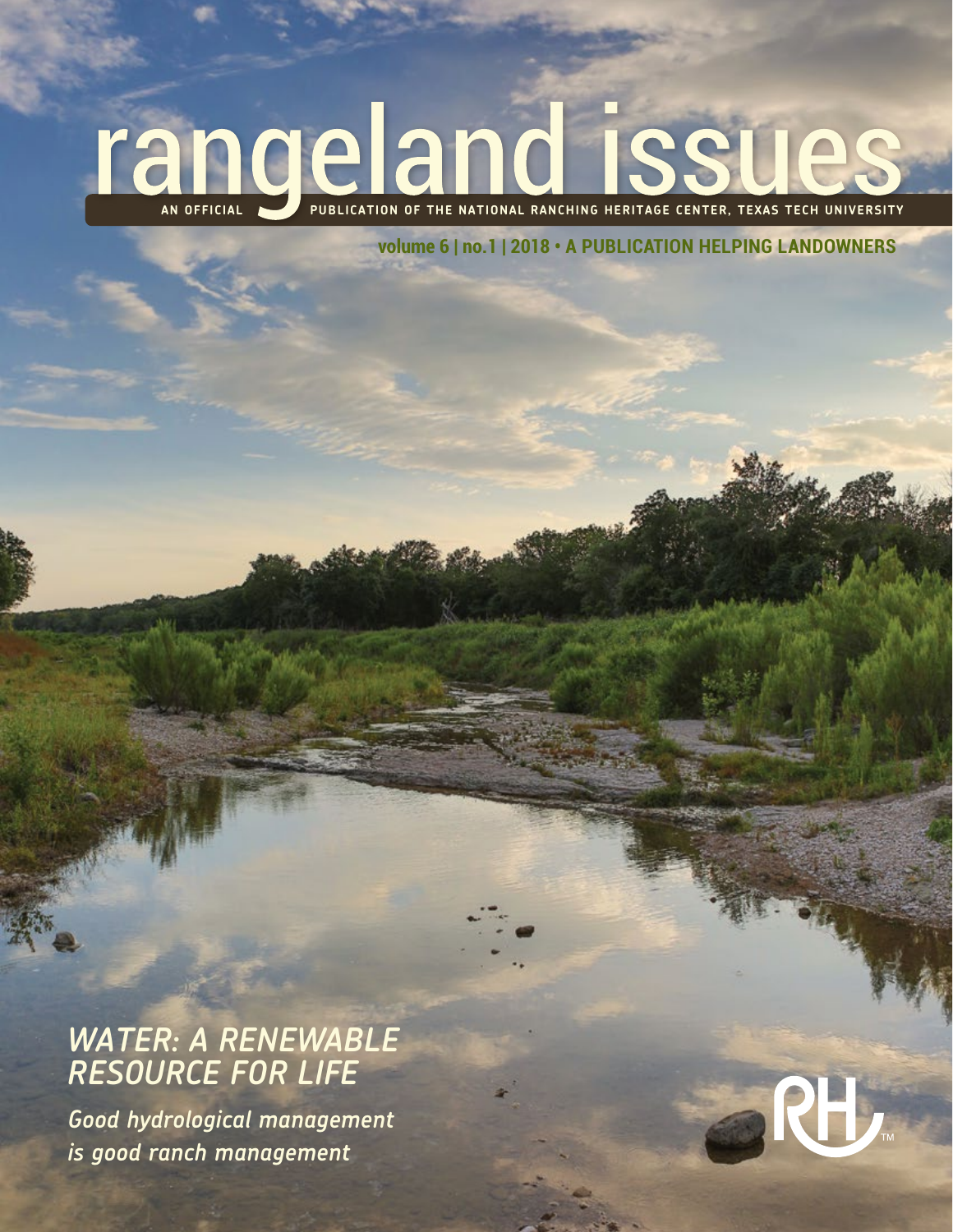

<sup>▲</sup>**Figure 1: Earth's water is always in movement, and the natural water cycle, also known as the hydrologic cycle, describes the continuous movement of water on, above, and below the surface of the Earth.**

## **WATER: A RENEWABLE RESOURCE FOR LIFE**

**Corey A. Moffet, Ph.D.**

USDA-ARS, Southern Plains Range Research Station, Woodward, Oklahoma

When I was much younger, I spent a summer on the farm with my uncle and his family. One day my younger cousin and I started a discussion that continued for several hours. We were determined to answer the question: "Which tractor part is the most important?" He argued in favor of the engine because it's the power source. What use, after all, is a tractor if it has no power? I took the position that the most important part is the hitch. If you can't harness the power and put it to use, then what good is power? Seeing my point but not willing to concede, my cousin pointed out that without a hitch he could still use the power take-off (PTO) to deliver power to an auger, a generator, or any number of useful tools. The reality is that both parts are important because most tractor parts serve some useful purpose that, if not performed, would reduce the tractor's utility.

As I look back on that day, two important lessons emerge: First, most parts in a complex system have an important purpose, so declaring one part supreme over all others doesn't often make sense. Second, the relative importance of a component depends, in part, on your goals. If you just want to turn an auger, the hitch isn't very important. The same lessons apply to the processes that compose the water cycle (also known as the hydrologic cycle). All are important, but the goals for that portion of the hydrosphere that we call the ranch may be different from the goals of an engineer trying to supply water to a city. Just as a tractor has independent parts that work together to make the tractor useful, the water cycle has four processes that work together to serve an important function *(Figure 1)*:

- • Condensation and precipitation
- • Interception, infiltration and runoff
- • Storage and deep percolation
- • Evapotranspiration

Nearly one-third of the total U.S. land area is used for grazing, according to a 2012 USDA Economic Research Service report. With almost two-thirds of this grazing land located in 17 western states, American ranchers and land managers play a vitally important role in a global water cycle driven by the sun's energy. Many of these hydrologic processes are outside man's control, but some are sensitive to man's actions at a scale important to achieving land management goals. Because these processes are most impacted by man's actions on the ground—the active surface—land managers need to better understand the hydrologic processes to better understand how their decisions can improve the utilization, quantity, quality, and regime of the nation's water resources.

### **A Rancher's Hydrologic Goals**

Ranchers are ultimately in the business of sustainably converting plants with little or no value for human consumption into high-quality protein that has great value for human consumption (food and/or fiber). In simple terms, the objective is to grow as much plant biomass—of a type livestock can and will use—and harvest that useable biomass without negatively impacting the plant's ability to produce in subsequent years. To be sustainable, this objective includes the idea that the vegetation on the ranch is composed of environmentally adapted plant species, such as those native to the region. Sustained use considers not only factors that directly impact the ranch and its bottom line, but also external factors such as the impact livestock has on native fauna and flora as well as runoff water quantity and quality. Plant use by livestock must be balanced with plant production, making allowance for other necessary uses of the plants.

In hydrologic terms, the rancher's object could be restated: Get as much precipitation as possible into the soil, store it, dissolve plant nutrients, and direct as much as possible the nutrient-rich soil water through preferred plants. During some precipitation events, not all the water will enter the soil. For the fraction that does not, the goal is to minimize the amount of soil and nutrients removed in the runoff. The details of how these goals can be achieved are site specific and best left to managers with site-specific knowledge; however, the principles are broadly applicable.

#### **The Water Cycle**

The supply of water on earth is vast, but according to U.S. Geological Survey figures, the majority of that water—greater than 97 percent—rests in the oceans. Another 2 percent is in glaciers and ice caps, .6 percent is groundwater, and less than .02 percent is surface freshwater. Water moves through the hydrosphere in a cycle known as the hydrologic cycle or water cycle (Figure 1) and the freshwater that has been used or has made its way to the oceans is eventually replaced. Because of this cycle, we consider fresh water to be a renewable resource. That is not to say, however, that all freshwater supplies are renewable resources. When the rate of water use exceeds the rate at which it's replenished, then the supply is not a renewable resource. An example of a non-renewable freshwater resource is the southern Ogallala Aquifer where groundwater extraction exceeds its recharge rate.

## **RANGELAND ISSUES**

#### **A Publication Helping Landowners**

**Vol. 6, No. 1 | 2018** National Ranching Heritage Center Texas Tech University Lubbock, Texas

Rangeland Management Research Project Mission: *Provide through publications and seminars timely research information to landowners*

Underwritten by the Don-Kay-Clay Cash Foundation of Lubbock, Texas

**Editor** Sue Hancock Jones

**Author** Corey A. Moffet, Ph.D.

**Cover Photo** Carol Hutchison

#### **National Ranching Heritage Center Mission:**

*To preserve and interpret the history of ranching in North America and address contemporary ranching issues.*

*Rangeland Issues* is an official publication of the National Ranching Heritage Center in partnership with the College of Agricultural Sciences and Natural Resources at Texas Tech University. Changes of address or postal returns may be sent to National Ranching Heritage Center, Texas Tech University, Box 43200, Lubbock, TX 79409-3200. The NRHC is located at 3121 Fourth Street, Lubbock, Texas. For more information about *Rangeland Issues*, contact Sue Hancock Jones at sue.jones@ttu.edu or 806-834-2646.

**www.nrhc.ttu.edu**



**Sustainable Rangeland Symposium**

**June 7-8, 2018 | National Ranching Heritage Center | Lubbock, TX 1 to 5 p.m. Thursday, 8 a.m. to 4 p.m. Friday \$75 RHA members | \$95 Non-members | \$25 Students Registration includes three meals | Register at http://ranchingheritage.org/srs**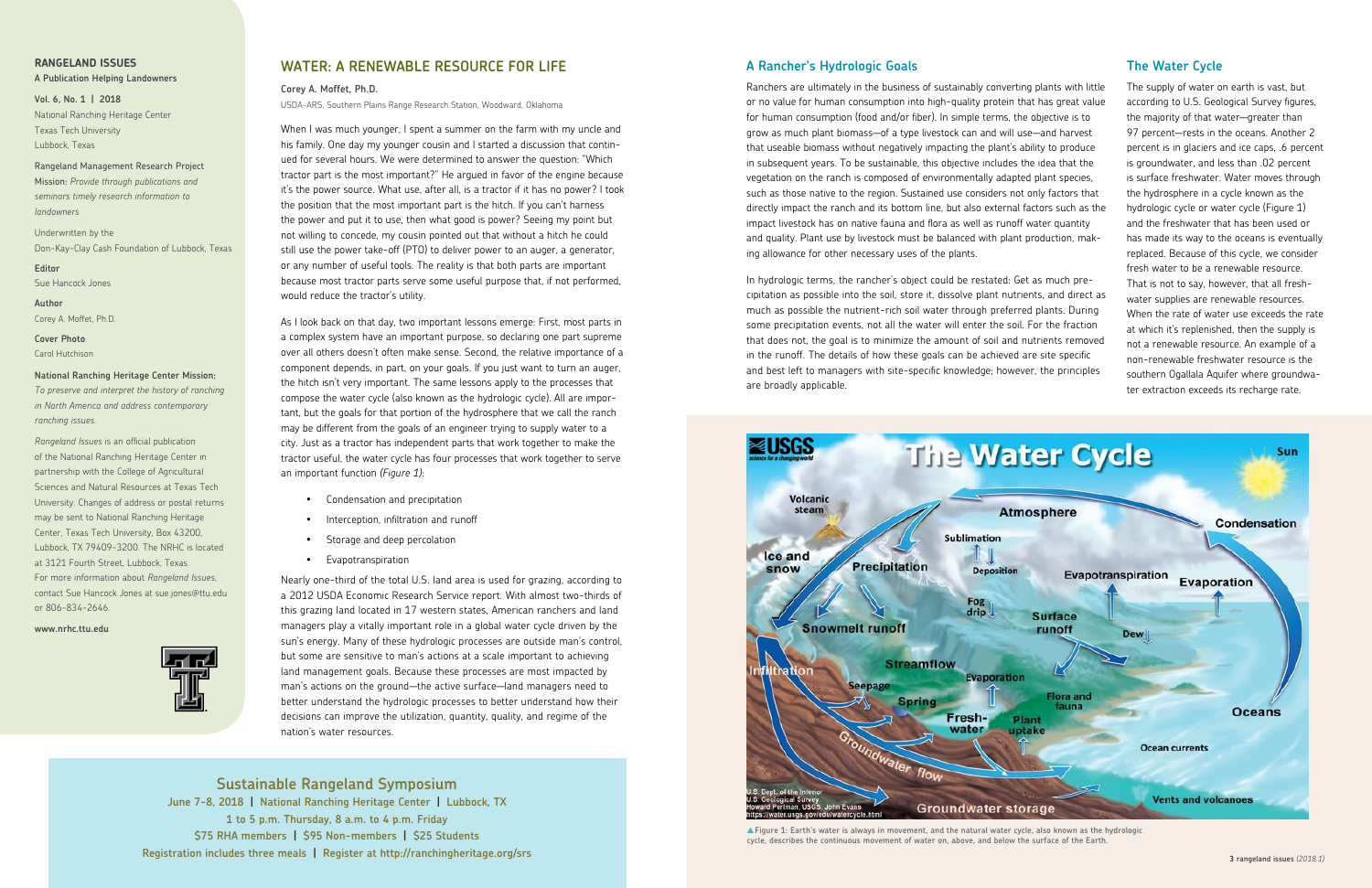#### **Condensation and Precipitation**

#### *The Science:*

Perhaps the most tangible and well appreciated of all the hydrologic processes is *precipitation*, which is caused when water vapor condenses to a liquid or solid state and falls to the ground. Certain conditions must be met in the atmosphere before precipitation will form. The atmosphere must be saturated and the air must contain minute separate particles of matter on which vapor can condense. Vapor that has condensed directly on a plant, known as dew or frost, is best considered here with precipitation, but its contribution to the water balance is generally very small except for coastal regions where considerable moisture is brought inland each day.

The ratio of vapor content to saturation vapor content is known as *relative humidity*. Before water vapor will condense, the atmosphere must be at 100 percent relative humidity. This condition is called *saturated*. The atmosphere also must have condensation nuclei. Without these nuclei, the air can reach greater than 100 percent relative humidity, a condition known as *super saturation*. Condensation nuclei are very small particles that are abundant in the atmosphere, so super saturation does not occur naturally. Overly abundant nuclei, which can be caused with air pollution or by cloud seeding, can result in the condensed water having a small droplet size. These smaller droplets are more susceptible to being carried higher in the atmosphere where they freeze. This may be linked to more intense precipitation events.

Relative humidity is affected by vapor content as well as air temperature. Given a parcel of air with constant vapor content, relative humidity varies inversely with temperature. This relationship can inform our understanding of when and where precipitation occurs. When air descends, its pressure increases and causes the air parcel to contract and release energy that warms the air. Anyone who has operated a bicycle tire pump has felt the pump get hot and is familiar with this phenomenon. Conversely, the pressure and air temperature decrease when air ascends. When air temperature decreases, relative humidity increases to the point of becoming saturated and forming condensed droplets *(Figure 2)*.



Two rates of air temperature change with height: First, air with relative humidity less than 100 percent changes temperature at the dry adiabatic lapse rate, -5.4°F per 1000 ft. of ascent. Second, air at saturation changes temperature at the moist adiabatic lapse rate, typically around -2.7°F per 1000 ft. of ascent, though it strongly varies with temperature. The magnitude of the moist rate is less than the dry because energy is released as water condenses. The height at which lifted air becomes saturated and condensation begins is known as the *lifted condensation level*.

A number of factors can cause air to be lifted either from a mechanical lifting mechanism or when air is heated and becomes buoyant. An example of a mechanical lift is the orographic effect. When wind transports moist air over a mountain, the air on the windward side must rise to get over the mountain. When it reaches the lifting condensation level, clouds form and precipitation falls. When this air descends the mountain on the leeward side, the air will have lower relative humidity and higher temperature at every elevation

compared with the relative humidity at corresponding elevations on the windward side. This is because the air on the windward side cools at the dry adiabatic rate part of the way and the wet adiabatic rate the remainder of the way, but on the leeward descent it warms the entire distance at the dry rate. This leeward air often results in hot desert conditions in the rain shadow of the mountain. Orographic effects are fixed by the topography and prevailing wind direction.

Air is also mechanically lifted when two air masses meet along a front. When cool dry air moves into a region occupied by warm moist air, the cold front lifts the warm air above the colder air along a steep incline to the lifting condensation level. Precipitation will occur over a long but relatively narrow zone. When warm air moves over a mass of cooler air, along a warm front, the warm air runs up over the cool air, but the incline is lower. When the air reaches the lifting condensation level, precipitation will occur with less intensity but be more widespread.

In summer, air heated near the ground will expand, causing it to become buoyant and rise. When the air in these convective cells rises to the convective condensation level, the cell can produce rain, sometimes very intense rain and hail. The area affected by these convective rain showers is generally more localized than is common with frontal showers, but there may be several cells that develop across a large area. Precipitation characteristics that are important when determining what happens next in the cycle include (1) amount, measured in terms of depth, (2) intensity or the amount per unit of time, and (3) precipitation type (e.g., rain, snow, hail, freezing rain).

#### *A Rancher's Perspective: Condensation and Precipitation*

Precipitation and the causes for where, when, and how it falls are complex with factors that span distance and time to extend well beyond any particular ranch. For the most part there is little to be done in terms of ranch management to affect precipitation except to consider the climatic reality of the ranch location in your management plans. These plans should be based on reasonable expectations for precipitation and should recognize and address the variable nature of precipitation. When developing your plans, consider the impacts this variability could have on your ranch and plan accordingly. For example, what is the least amount of forage you might produce in a single year due to drought? What about consecutive years? Do you maintain a reserve of standing forage or hay that would allow you to survive these low-forage production levels without removing too much cover or having to cut too deeply into your base herd? Are water developments dependable in dry years or would livestock have to forgo grazing a pasture for lack of drinking water even when forage was available? If destocking were required, have those contingencies been planned? Have timely destocking triggers been established or will action be delayed until even the best option is painful? Is early weaning an option? Would retaining yearlings in years with abundant forage allow you greater profitability and flexibility than keeping cows with the same forage requirements? Are records kept that would allow you to cull the least valuable cows first when cows need to be culled? Is your stocking rate appropriate or has it increased in recent years even while maintaining the same number of cows by unintentionally allowing cow size to increase? If stocking rate needs to be adjusted, is it more economical for you to reduce the number of cows and maintain their current size or reduce the number of cows now and begin working toward acquiring or selecting more but smaller cows? If snow is a risk, are pastures with the needed protection useable at times then the risk is greatest? If flooding is a potential problem, have contingencies for flood been developed?

Precipitation is what it is, but it's also only the first of several steps where the water cycle and your ranch interact. With respect to the precipitation you've received to date, you can only adapt. For the precipitation to come, you will still need to adapt, but through mitigation and management that allows you to make better use of the precipitation you receive, the need for adaptation can be reduced. As you make your plans, identify improvements to be made that would improve the effectiveness of the precipitation you receive and make your ranch more resistant to the impacts of too much, too little, or untimely precipitation. Finally, identify improvements to increase the resilience of your land to unfavorable precipitation conditions.

▲**Figure 2: Certain conditions must be met in the atmosphere before precipitation will form. When air ascends, pressure and air temperature decreases. When air temperature decreases, relative humidity increases to the point of becoming saturated and forming condensed droplets. (Source: NOAA)**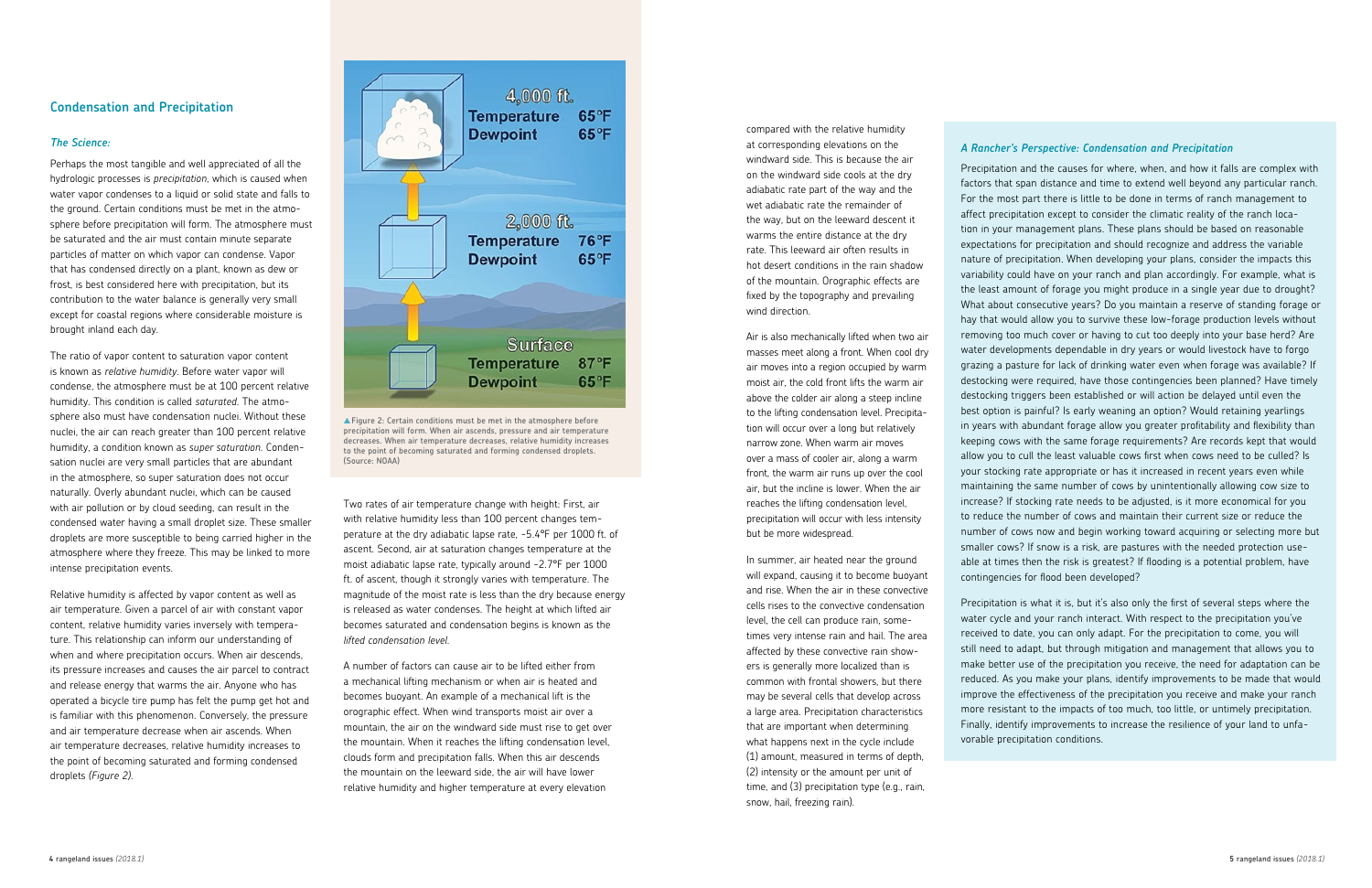#### **Interception, Infiltration and Runoff**

#### *The Science:*

The next step in the water cycle depends on surface and precipitation characteristics. At the active surface, water is partitioned among three processes. Water either infiltrates the soil, runs off or is intercepted. All three are necessary, but increasing the proportion that goes to infiltration is preferable for producing forage and keeping surface waters clean.

Interception temporarily halts water movement toward the soil. As precipitation comes to rest in vegetation, litter, or on other surfaces, it stops—at least for a short time. When precipitation is intercepted, its potentially damaging kinetic energy is absorbed by the intercepting surface. Intercepted drops coalesce with other drops and a portion of the intercepted water will make its way to the soil surface eventually. The water will move along plant leaves and stems to the soil near the plant base or it will move to a low point within the canopy where it drips to the ground. When it drips, it will regain a portion of its kinetic energy, the amount depending on its height and drop size. Another possible outcome for the intercepted water is that it just completes the water cycle, evaporating back into the atmosphere. The loss of this intercepted water contributes to keeping plants cool, shedding heat absorbed from the sun's rays. This temporarily reduces the plants transpiration requirement for thermoregulation. Different vegetation surfaces have different interception storage capacities and a certain amount of rain is needed to fill this storage. Small precipitation events that never fill the interception storage capacity have a greater fraction of their water intercepted than large events.

Infiltration is the process by which water enters the soil. For water in liquid form, infiltration begins as soon as the water encounters soil, but for snow and ice, infiltration won't begin until it melts. A soil's infiltration rate, or *infiltrability*, is a function of the size distribution of unfilled pores. Large pores are easy for the saturated water to move through but small pores contribute to the soils capillary forces which, along with gravity, pull the water into the soil during infiltration. The size distribution of unfilled pores is affected by soil and vegetation characteristics such as the amount of water already in the soil; soil texture; soil structure; whether the soil is frozen; the amount, type, size and turnover of roots; and the abundance, type and size of soil fauna. Infiltration rate also relates to how deeply the wetting front was reached during infiltration and the depth water ponded on the soil surface. For most uplands, however, water will not pond deeply before running off.

Plants with the right canopy architecture may favorably affect their water balance when intercepted water is redirected to the plant base, but for small precipitation events, a large fraction of the water will return to the atmosphere. Shrubs and trees tend to have greater interception losses than grasses and forbs. Large trees and shrubs, because of their large canopy area, can redistribute water effectively to their base and reduce the amount of water available in the outlying areas below their canopy. A study of oak mottes in south-central Texas showed that a zone within 3 feet of the trunk will receive the equivalent of two times the annual precipitation while the area under the canopy, outside this distance, will only receive about half. Juniper and other woody species with large canopies have similar effects on water redistribution. When intercepted rain freezes to stems or leaves, as in an ice storm, the interception storage capacity may be greatly exceeded and trees and shrubs may be severely damaged, breaking under the weight of the ice. For soil that is finer than sand or loamy sand, the abundance and continuity of macropores become much more important for achieving high infiltrability. Macropores occur where soil structural units meet and in the voids left by soil fauna and flora known as biopores. While soil texture is defined by the proportion of primary particles of different sizes, structure relates to the size, shape, and strength of secondary particles. Secondary particles are the clusters of primary particles that naturally form in the soil, called *peds (Figure 3)*. Organic substances created by bacteria and fungi as they decompose organic matter combine with polymers and sugars secreted from plant roots to help create and maintain soil structure. This gives stability to the structure when wet. Granular structure has relatively small irregular- to spherical-shaped peds that confer high infiltrability. Strong granular structure is easy to dig, even by hand. Platy structure has peds that are like large sheets aligned horizontally. This horizontal alignment impedes downward flow. Massive is when the primary particles are bound but there are few natural breaks. The absence of structural macropores in this

Sandy soils generally have high infiltration rates compared to other soil textures. The exception is when sands are dry and hydrophobic organic compounds are coating the sand particles, making the soil water repellent and reversing the capillary forces. In these conditions, water forms beads like those on the hood of a freshly waxed car. The soil may repel water for several minutes before the water finally wets the sand particles and infiltration begins. This phenomenon may be accentuated after a fire. The heat of the fire causes volatilization of organic compounds that condense in the soil when the fire cools. Large primary particles in sand are responsible for the large pores that give sand a high infiltrability. Unlike other soil textures, the infiltrability of sand is less affected by other factors such as structure and macroporosity.

Jay O'Brien manages several ranches in the Texas Panhandle where semi-arid conditions make precipitation, or the lack thereof, the forefront of his management plan.

"Our rainfall in the last 30 years has varied from 7 inches to 35," he said. "That means an average of somewhere around 22 inches. But we've only had something like 25 percent of those years that have been within 10 percent of the average. If you manage your ranch for the average, you are going to go broke and you are not going to be able to deal with this wide disparity."

O'Brien uses destocking as part of his regular management technique. "During times of stress from lack of water or lack of grass, we will destock," he said. "On these ranches, we try to utilize half the grass with cow/calf and half with stockers—cattle that we buy and grow to be yearlings. The reason we do that is because it is less painful economically to destock a ranch—to move cattle off—if they are yearlings than it is if they are cow/calves.

"Cows have a lifetime of 9 to 13 years. If you have to sell them in a time of drought, you can't amortize the original cost. Accepting that we are often in drought, we want to do our destocking with yearlings so that we can keep our cows and keep them profitable."

Because grass production "goes right with rainfall," O'Brien stresses the need to protect the crown of a grass plant (the part of the plant at soil level). "If we let that crown die or be injured, then it takes a lot longer for the land to recover from a drought," he said. "If we take care of it so that we don't graze off and do damage to the crown, then once we get any rain at all, the country comes back so fast you wouldn't believe it. The system is designed to recover from idiots like me. If you take care of the grass and don't overgraze, the land responds to less rain than country that's been overgrazed."

O'Brien believes it's important not to get caught up in grazing programs that assume the same amount of rainfall in every pasture. Disparity in rainfall means you have to manage each pasture differently by destocking country that doesn't get as much rain and putting more stock on pastures with more rainfall.

"There are grazing systems designed to move cattle on a regular basis and the theory is that you give country normal rest so it recovers in a healthy way," O'Brien said. "That would be fine if we were in control of the amount of rainfall that each pasture got and if it were dependable that we could get so much rain at a given, predictable time. But that is not how it works. These systems that are heavily grazed and then moved are destined to do damage to the country. As you move in a time of drought, sometimes you are moving into country that hasn't received any rainfall."

*(This information was taken from an NRHC YouTube series called "From the Grass Roots" featuring landowners and producers who are putting their knowledge of rangeland sustainability into practice. To learn more, visit https://www.depts.ttu.edu/nrhc/Learn/grassroots.php)* 



**Pointing to a map of ranch pastures, Jay O'Brien stresses the importance of managing pastures according to the disparity in rainfall as opposed to a grazing system that moves cattle on a regular basis.** 

#### **From the Grass Roots: Precipitation and Your Management Plan By Julie Hodges**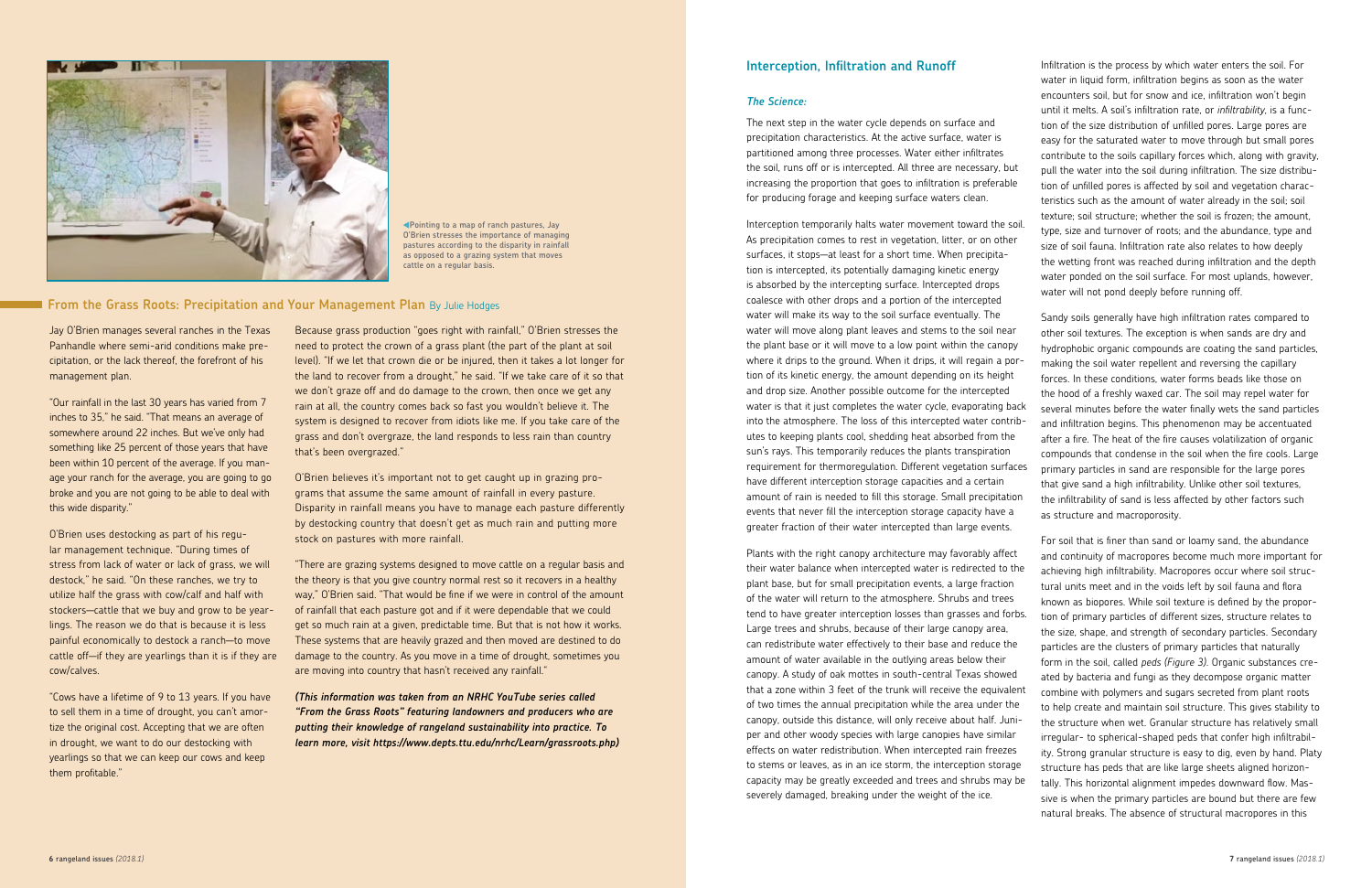species composition. These effects of overuse and excessive trampling may accrue slowly over time.

When soil is wet from the surface, nearly all the pore space above the wetting front is filled and additional water enters the soil only when the wetting front moves deeper. Water moves deeper in response to capillary and gravitational forces. The gravitational force increases as the depth of saturation increases but so does the wetted distance that increases the resistance to flow, thus keeping constant the hydraulic gradient due to gravity. Assuming soil characteristics below the wetting front are unchanged, the capillary force remains constant so its effect on the hydraulic gradient diminishes as the resistance increases. When soil is dry and has many small pores, the soil initially will have a very high infiltrability, but if it does not also have an abundance of wellconnected macropores, its infiltrability will quickly decline.

When liquid water reaches the surface at a rate exceeding the soil's infiltration rate, the water accumulates and ponds on the surface. Then another process, runoff, becomes active. Runoff occurs when ponded water moves down slope across the soil surface. Runoff moves across the surface more quickly on sloping ground than on flat ground. Runoff occurs initially as sheet flow, a uniformly shallow flow of water on the soil surface, but as flow from different areas coalesce down the slope, runoff begins to move as a concentrated flow. In Figure 5, a green dye was added to the flow to emphasize the concentrated flow path. These concentrated flows are more efficient than sheet flow at removing surface water with greater flow velocity and energy. Eventually concentrated flows reach the bottom of the hillslope and move into ephemeral or perennial streams or into a pond. The better developed the network of concentrated flow paths, the more quickly the surface water is removed, thus shortening the concentration time and increasing the risk of downstream flooding with large runoff events.

After removing interception and infiltration, runoff is what's left of gross precipitation. Hydrologists and engineers refer to runoff as effective precipitation, whereas the rancher looks at the quantity of infiltrated water as effective precipitation. Because interception, infiltration and runoff are complementary, any factor that has an effect on interception or infiltration must also have an equal but opposite effect on runoff, all else being equal. One factor that bears mentioning with runoff is the effect of ground cover. Ground cover is the amount of soil surface covered with non-erodible features, including rocks, gravel, plant bases, litter in contact with the soil surface, and cryptogams. These features, like canopy cover, protect the soil from falling raindrops, but they also make the surface rough and impede water flow across the surface. When ground cover is abundant and thick, water ponds slightly deeper than it would if the cover were absent, slightly increasing water pressure and infiltration rate. More importantly, surface water movement is slowed. This keeps water on the hillslope longer after rain so infiltration can continue.

If flow is slower on sheet flow areas, it won't contribute water to concentrated flow paths as quickly, and the concentrated flow also will be slower with less energy. Holding roughness constant, flow velocity and energy increase with flow depth. Because of this, concentrated flow paths cut into deep, narrow channels called rills and remove water more efficiently than flow paths that aren't incised. A wide shallow flow with slow moving water needs a greater cross-sectional area to carry the same discharge than deep narrow flows.



▲**Figure 3: Many factors affect the water infiltration rate of soil, including soil texture and clusters of primary particles called peds that naturally form in the soil. Granular structure, for instance, has relatively small irregular- to spherical-shaped peds that help high infiltration. Conversely, platy structure has horizontally aligned peds that impede downward flow. (Source: USDA/NRCS)**



▲ Figure 5: A green dye was added to the runoff flow to emphasize creation of **a concentrated flow path. Ground cover is important to slowing the movement of water to increase the opportunity for soil infiltration and decrease the risk of downstream flooding. (Source: USDA/ARS/Northwest Watershed Research Center)**

#### *A Rancher's Perspective: Interception, Infiltration and Runoff*

From a rancher's perspective, we want to increase infiltration when precipitation reaches the ground. Interception loss is a necessary consequence of having abundant plant biomass and soil covering litter. The positive effects of abundant cover to infiltration outweigh the negative effects of water loss to interception. With respect to interception, management should aim to control undesirable plant species that redistribute intercepted water away from preferred

structure impedes downward flow. Prismatic structure is more commonly associated with the subsoil but can occur at the surface, especially if the topsoil has been eroded. Strong blocky and prismatic structure can improve percolation rates. Structure is most effective at maintaining infiltrability when the peds are water stable. When the peds lack water stability, the peds disintegrate and the macropores close, reducing the conductivity of the soil. These peds will typically reform upon drying.

Another important source of macropores is the so-called biopores left by the activity of soil fauna (worms, insects, subterranean mammals) large enough to move soil particles and the flora through the turnover of roots. A diverse plant community is critical to maintaining a diverse soil faunal population. Many faunal species leave large, well-connected pores when they burrow through the soil. Diversity in the plant community is also important because of the variation in rooting habit among species. Grass species tend to be fine and fibrous, but many forbs have large taproots. When these forbs turnover, they leave large macropores that extend deep into the soil *(Figure 4)*.

Pore size distribution in soils with more than about 20 percent swelling clay may change when the soil becomes wet. When some clay minerals hydrate, they swell causing some larger pores to close. The abundance of soil pores may decrease when soil particles are detached and move with the water into the pore until it's plugged. This most likely occurs during intense rainfall when raindrops impact a bare unprotected soil. The swelling is an intrinsic characteristic of the soil, but it can be mitigated with better soil structure that keeps the soil loose with room for swelling. A good canopy and ground cover can protect the soil from raindrop impact and reduce detached particles plugging soil pores.

Persistent degradation of macro-porosity and soil structure may occur when (1) soils are compacted and soil cover is lost and (2) soil biota changes alter production of soil-binding organic matter and formation of biopores. On a ranch, compaction may occur when livestock trample soil excessively, especially when wet. Loss of cover and changes in soil biota may occur when grazing is excessive and too much biomass is trampled or consumed or a particular species is overused resulting in a shift in



▲**Figure 4: A diverse plant community is critical in maintaining a diverse soil fauna and leaving large macropores deep into the soil when the forbs turnover. Roots of some native plants extend to depths of 20 or more feet. A1, narrowleafed 4-o'clock (Allionia linearis); Kg, prairie false boneset (Kuhnia gultinosa); Bg, blue grama (Bouteloua gracilis); Mc, globemallow (Malvastrum coccineum); Pt, a legume (Psoralea tenuiflora); Ss, Sideranthus spinulosis; Bd, buffalo grass (Buchloe dactyloides); Ap, western ragweed (Ambrosia psilostachya); and Li, skeleton weed (Lygodesmia juncea). (Source: USDA/Yearbook of Agriculture 1948)**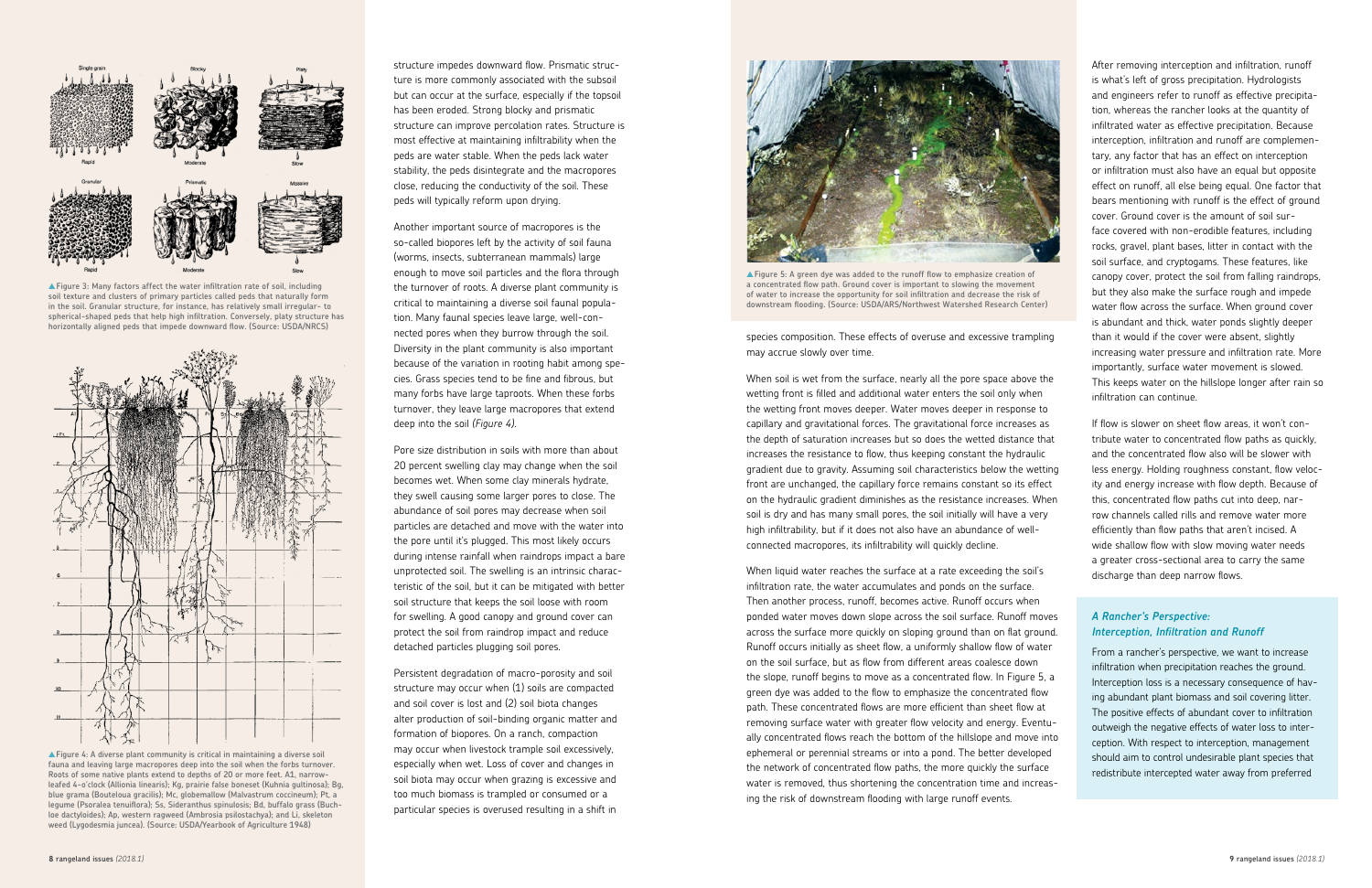Delbert Trew of Alanreed, Texas, has made water conservation and rainwater harvesting a priority on the Trew Ranch. Two of his windmills went dry in 1992 after a neighbor drilled an irrigation well and pumped for a couple of months.

"Although occasional rain shortages and drought bring on dry dirt tanks and springs, there were always windmills for backup water supplies," Trew said. "When the water wells dry up, drastic measures are needed to service livestock or the land cannot be used."

Trew's "drastic measures" center around increasing rainwater infiltration through a five-point approach:

- 1. Locate and stop all erosion along creeks, roads and trails.
- 2. Construct catchments for capturing rainfall to recharge upper aquifers while building and maintaining flood water dams to capture excess runoff.
- 3. Monitor, aid, build and maintain all riparian areas.
- 4. Control all brush on upper-prairie areas, monitor brush and tree growth in canyon areas, and practice shade tree selection and brush sculpting for wildlife.
- 5. Limit grazing numbers to protect proper ground cover and grass growth.

After 35 years and two worn out bulldozers, Trew has singlehandedly brought back springs, seeps and creeks. Despite

plants. Examples of these undesirable plants are invading woody plants, especially juniper species that have escaped the steep canyons and slopes they historically occupied when fire occurred in greater frequency on the landscape. Juniper is much easier to control when trees are just invading—still small and scattered (Figure 6). When juniper trees are less than 6 feet tall, widely scattered and surrounded by abundant grass, fire is an especially effective method of controlling these invaders. Having abundant grass—a highly combustible fuel for wildland fire—below the juniper and surrounding the juniper canopy will cause these small junipers to be consumed, leaving only a skeleton behind. Grass growth beneath large juniper canopies is minimal, significantly reducing the chance these junipers will catch fire under normal prescribed burn conditions and therefore reducing the efficacy of fire.

Managing for biodiversity and plant productivity assures the soils will have a diverse fauna and abundant protective cover that are conducive to maintaining and creating soil structure and large well-connected biopores. Diverse rangelands also have a good mix of grasses and forbs with differing rooting habits. When roots die and decompose, some may leave large biopores that reach deep into the soil *(Figure 4)*. Forbs, the broad-leafed herbaceous plants on rangelands, are important for their role in creating and maintaining large biopores. In an agronomic or pasture setting, we often view these plants as competing with the crop for resources and therefore see them as weeds that need to be controlled. While there are forbs that warrant control as they invade our rangelands, most of the native forb species have an important role in the ecosystem and should be maintained.

Persistently bare ground is subject to greater erosion risk. It likely has poor soil structure in the remaining topsoil, is prone to crusting, has few roots holding the soil in place and easily detaches during raindrop impact. These detached soil particles quickly plug large pores during rain. Ranchers should do what they can to minimize the amount of persistently bare ground. In an area where the ground has been bare a long time, reclaiming the ground for plant growth may be so difficult that reversing the damage is not feasible. Where bare ground has recently developed, the causes should be determined and managed to reverse the effect quickly. These conditions are prone to the development of rills that can alter, for a very long time, the efficiency with which water is shed from the hillslopes making it much more difficult for the site to recover.

Fire, whether it is wild or prescribed, causes severe and immediate canopy and ground cover removal. It is perhaps the most severe trauma well-managed rangelands ever experience, yet fire is a natural process in the evolution of these systems. Healthy rangelands have abundant roots throughout the topsoil that help hold soil in place until cover returns after fire. In grasslands, grass and forbs quickly emerge after a fire and begin the process of replacing canopy cover. Some shrubs and trees (e.g., sand sagebrush, Harvard oak—also known as shin or shinnery oak) have the ability to regenerate from their base and also may return quickly after fire. Bare ground declines with time after a fire. Canopy cover, in particular, is relatively quick to return, but ground cover returns much more slowly than canopy cover. For these reasons, the impact of an intense, short-term removal of cover by fire in the grasslands should not be compared with the proportionally greater impacts that persistent lack of cover has on rangelands. Some exceptions to this quick post-fire recovery that may warrant greater attention and management include the following:

- (1) Sandy areas where soil cohesion is weak and roots are less abundant, especially if strong winds follow the fire.
- (2) Sandy areas where the sand has become water repellent.
- (3) Areas that converted from grassland to woodlands before the fire and significantly weakened the herbaceous species.
- (4) Periods after or during severe drought when herbaceous plants may be weakened or periods with cold temperatures that impede rapid emergence and growth of herbaceous plants.



#### **From the Grass Roots: Increasing Rainwater Infiltration** By Julie Hodges

increasing irrigation demands in the region, he now has live water on his place year-round.

Trew's water catchment basins are relatively small and simple. "People seeing these will think I do the ugliest dirt work there ever was," he said. In contrast to big flood control dams, Trew's catchments are specially designed to slow down and allow water flowing from the flats of his ranch to soak into lower lying areas. He leaves catchments rough and takes advantage of the seed bank already present in the soil. Most of Trew's catchments are hard to spot as they grass over quickly and become part of the surrounding landscape.

Dozens of catchments throughout Trew's property have resulted in fresh water for livestock and wildlife year-round. Describing one of his catchments, Trew said "It's not a very pretty dam because it doesn't need to be," he said, describing one of his catchments. "It just needs to be enough of a dam to hold just the overflow off the flat behind us. The water here goes into the aquifer and down. If you go down into the canyon below, there will be a stream of water running there. It will be running year-round and this is at a time when we have had no rain for nearly six months."

*(This information was taken from an NRHC YouTube series called "From the Grass Roots" featuring landowners and producers who are putting their knowledge of rangeland sustainability into practice. To learn more, visit https://www. depts.ttu.edu/nrhc/Learn/grassroots.php)* 

**Delbert Trew's approach to rainwater infiltration has been successful at reviving springs, seeps and creeks in canyons that were once dry.**



▲**Figure 6: Although ground cover has a positive effect on infiltration, some undesirable plants such as juniper trees intercept the water needed for preferred plants. Fire is an especially effective method of controlling these invaders if the trees are small, widely scattered and surrounded by abundant grass. (Source: Oklahoma State University/The Prairie Project)**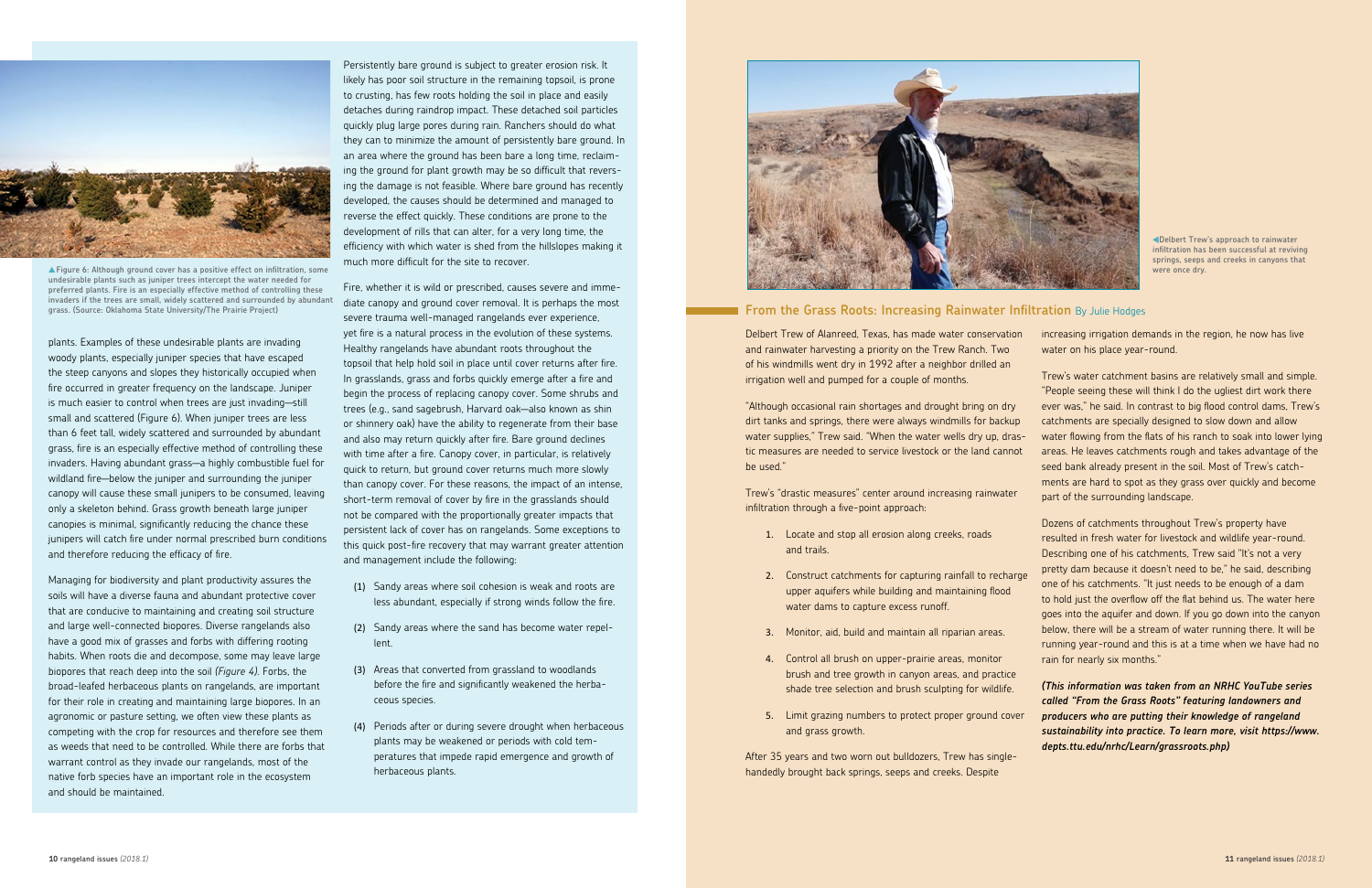transported and used by that plant with little risk for loss to other plants. Hydraulic lift—a process whereby water is absorbed from deep in the soil, transported near the surface, and released back into the soil to be reabsorbed at a later time—occurs with some species. These plants may lose some of this water to other species.

Some plants, notably juniper, extend their roots well beyond the extent of their canopy and rob water from other plants in the zone between the tree canopies. Junipers not only rob plants of their precipitation by redirecting intercepted water to their base but also rob plants outside their canopies of soil water.

Litter cover on the soil surface can reduce evaporation by absorbing incident solar radiation and helping to maintain a weaker water vapor deficit in

the air directly above the soil. Guard cells, which are located at the opening of stomata on plant leaves, open and close, thus helping to regulate the movement of vapor and other gasses, such as CO $_{_2^{\prime}}$  in and out of the stomata and plant. When the stomata are closed, the vapor deficit between the liquid water and vapor inside the stomata weakens, causing a reduction in transpiration. Most days during the growing season, transpiration by plants happens without much notice. Like good health or good housekeeping, its value is most apparent sometime after it ends. When transpiration slows or stops during the growing season due to a lack of soil water, this condition is known as drought. For many ranches in the Southern Plains and southwestern United States, precipitation is sporadic. In the course of most years, there will be periods of both plenty and scarcity *(Figures 7 and 8)*. In 2011, for example, one of the driest single-year droughts in recent history, cumulative precipitation at a location near Woodward, Okla., lagged behind median cumulative precipitation for the entire year *(Figure 7 top panel)*, but there were several periods within the growing season (i.e., early-August, late-September, and mid-October) when the 14-day precipitation rates were similar to the median 14-day rate *(Figure 7 bottom panel)*. In 2015, a wetter than normal year at this location, the area had somewhat greater precipitation than the median and from mid-April through mid-June the 14-day precipitation

#### **Storage and Deep Percolation**

#### *The Science:*

Water, after infiltrating the soil, continues to move down through the soil. This process, called *percolation*, may continue for several days after a rain until the forces acting on the water are balanced. When all the pore space in the soil is filled, the soil will become saturated and some water not held tightly by the soil will drain. The available small pores in drier soil below will fill. When the root zone has more water than it can hold, the excess water will pass out of the root zone. This is called *deep percolation*. This water is lost from the upland, but it may resurface at a later date in a seep or spring as base flow in a perennial stream as a lake, reservoir or ocean water. In the meantime, this deep percolated water may recharge an aquifer where it may be used as a source of groundwater.

Water that remains within the root zone is *soil water*. Factors that affect how much water can be stored usefully in the soil are the soil's depth and the available water-holding capacity. The entire soil pore volume can be water filled, but this capacity is not well related to the amount of water a soil can usefully store because some of that capacity is not held tightly and is easily drained. Some of that capacity is also so tightly held in the soil that plants can't use it. The concept of available water capacity incorporates these effects and is defined as the amount of water between two water potentials: (1) *field capacity* that approximates the water potential after a wet soil has drained for two or three days and (2) the *permanent wilting point* that approximates the water potential at which plants are unable to extract soil water, thus causing plants to wilt permanently.

The quantity of water held at these two water potentials—field capacity and permanent wilting point—depends on soil texture. Sand has large primary particles with large pores that can't hold water tightly. Much of the water will drain in the first several days after wetting. Little water will be held at field capacity and even less at the permanent wilting point. So, even wet sands are relatively dry. Unless sandy soils are quite deep, their low capacity for holding water limits the productivity of these soils in many climates. Clay particles, on the other hand, are very small and the small pores adjacent to these particles can hold much water at field capacity. The permanent wilting point of clay also has high water content, so the available water capacity is higher than sand but still relatively low. Silt has the highest available water capacity of the soil textural classes because it holds much water at field capacity and little water at the permanent wilting point. Most of the water it holds is plant available *(Table 1)*. Another factor that modifies the ability of soil to hold water is the soil organic matter content. The greatest reservoir of soil organic matter is in the topsoil—the upper several inches of soil. The more organic matter in the soil, the greater the available water-holding capacity.

Table 1. Soil characteristics for select soil textural classes\*

| Textural<br>class | <b>Total porosity</b><br>$(% \mathcal{L}(\mathcal{N})\cap \mathcal{N})$ | Water retained at field<br>capacity (% v/v) | Water retained at permanent<br>wilting point $(\% \text{ v/v})$ | <b>Available water</b><br>capacity (% v/v) |
|-------------------|-------------------------------------------------------------------------|---------------------------------------------|-----------------------------------------------------------------|--------------------------------------------|
| Sand              | 43.7                                                                    | 9.1                                         | 3.3                                                             | 5.8                                        |
| Sandy loam        | 45.3                                                                    | 20.7                                        | 9.5                                                             | 11.2                                       |
| Loam              | 46.3                                                                    | 27.0                                        | 11.7                                                            | 15.3                                       |
| Silt loam         | 50.1                                                                    | 33.0                                        | 13.3                                                            | 19.7                                       |
| Clay loam         | 46.4                                                                    | 31.8                                        | 19.7                                                            | 12.1                                       |
| Clay              | 47.5                                                                    | 39.6                                        | 27.2                                                            | 12.4                                       |

\* Adapted from Rawls et al., 1982

#### *A Rancher's Perspective: Storage and Deep Percolation*

Soil depth and texture are affected very little by good management. Not much can be done by land managers to make a shallow soil appreciably deeper or cause a sandy soil to become a loam. Poor management on the other hand can alter these soil characteristics. Management that leads to excessive soil erosion can strip the hillslopes of soil and may even bury portions of the soil down slope. Erosion removes the organic matter in rich topsoil, but down slope where deposition may occur, soil particles are sorted. The coarser material such as fine gravel and sand is dropped from the flow and the finer silt and clay particles and important organic matter remain suspended and continue on to fill ponds, lakes and reservoirs. While good management has little impact on soil depth, deep percolation starts when water departs the root zone. Each plant has its own root zone and factors such as overuse of above ground biomass can cause root growth to stop, possibly leaving unreachable water deep in the soil.

The goals of management with respect to storage and deep percolation are to (1) maintain and improve the soil by protecting it from excessive erosion by promoting the creation and maintenance of soil organic matter and (2) make good use of the stored water between precipitation events by managing for preferred plants that will occupy the entire soil depth with roots and grow biomass that can be used by livestock. Managing for a diverse and productive plant community addresses all of these goals.

#### **Evapotranspiration**

#### *The Science:*

The return of water to the atmosphere through the process of evapotranspiration completes the cycle. *Evapotranspiration* is the sum of evaporation and transpiration. Evaporation is the process by which water transitions from liquid to gas. Transpiration is a special case of evaporation in which the liquid water transitions to gas within a plant's stomatal cavity after having entered the root and moved through the plant's vascular system to the leaf. For either to occur, air near the water must not be saturated with vapor. The air must have a vapor deficit, and an energy supply must

exist. High air temperature, low vapor content, and high wind speed help to maintain a strong vapor deficit in the air above the liquid. Near the evaporating surface, temperatures in the air and water will decrease as they provide energy for the evaporation process. Solar radiation is needed to replenish the lost energy and keep evaporation rates high. Vapor content in the air near the water increases as water evaporates and will continue to do so until the air becomes saturated or the vapor is moved away from the liquid surface by diffusion or convection.

For evapotranspiration to occur, a source of liquid water obviously must be available. Evaporation of water from the surface of the soil reduces liquid water availability in that zone. The evaporated water must be replaced in the soil or evaporation will eventually stop. Soil drying lowers the water potential at the surface and causes water from deeper in the soil to move upward in a process known as *capillary action* or *wicking*. Fine textured soils can wick water from the soil more deeply than sands. All soils are dried more deeply when they're occupied by transpiring plants. In a healthy plant community, roots are abundant and extend deeply into the soil. The plant's vascular system connects roots with leaves and the water flows more easily through this low resistance conduit than it can through soil. Roots are generally found in a region of soil directly below the aerial portion of the plant. The soil water that is available to a plant is therefore near the plant base and extends as far into the soil as the roots. Plants must compete for soil water where the roots of several individual plants commingle. Once water is absorbed through the root, water is generally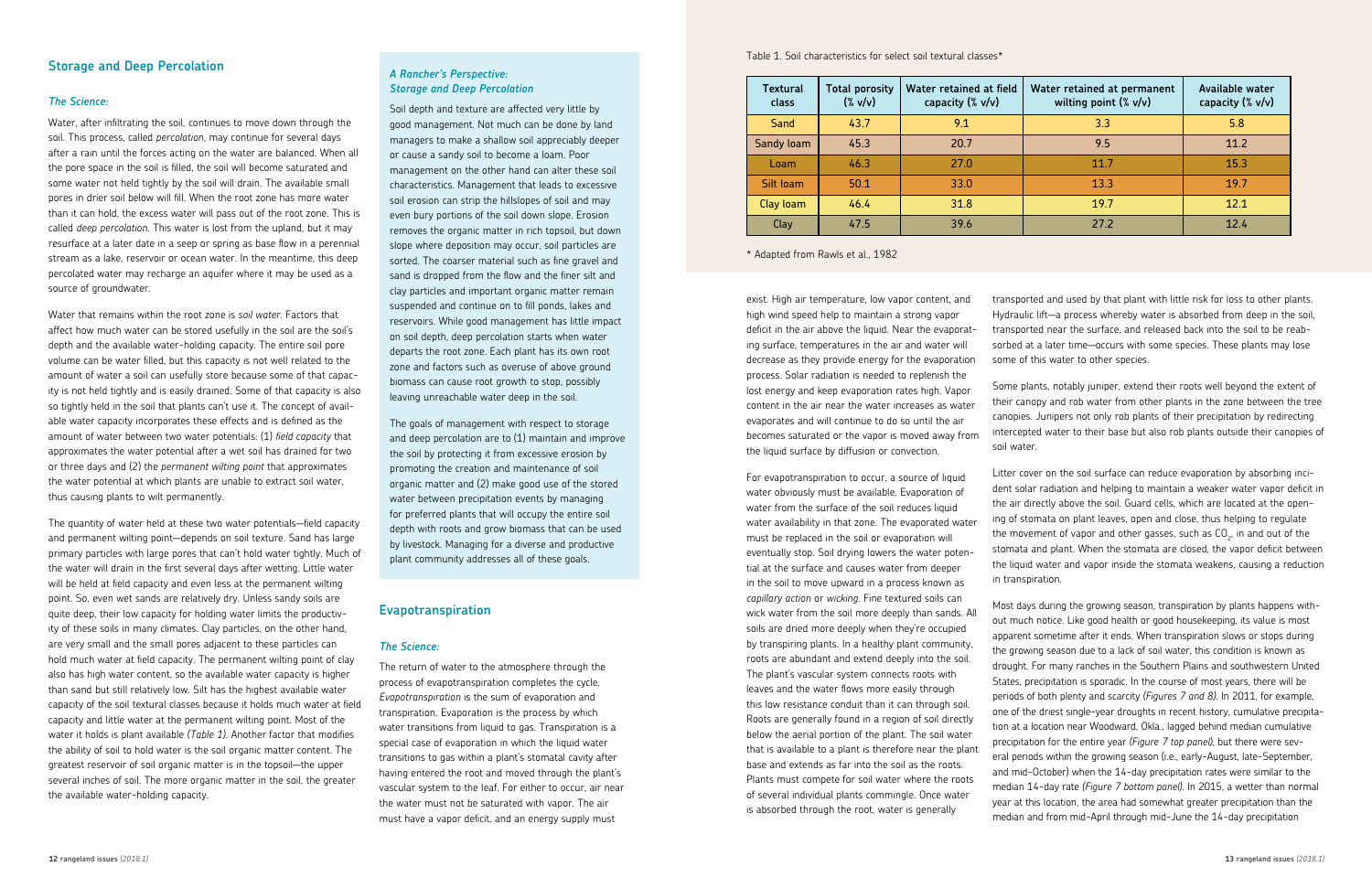#### **Rangeland Soil Erosion**

Accelerated soil erosion by water is both a cause and a consequence of poor hydrologic function on a hillslope. On a geological timescale, soil erosion is a self-limiting process, continually moving soil between high and low points in the landscape until the difference in height between these points becomes slight. On stable landscapes where erosion is at equilibrium with the soil-forming process, millennia may have passed to bring into balance topography, vegetation and soil conditions with the realities of the geologic parent material and the climate. Well-managed rangelands will mimic the characteristics of these stable landscapes. They do this by providing adequate canopy and ground cover to absorb the energy of raindrop impact and impede overland flow. They minimize runoff volume because high soil infiltration rates have been maintained with good soil texture and abundant macropores. The few exposed soil particles resist detachment because they are well aggregated. The factors responsible for accelerated soil erosion by water are (1) an abundant supply of easily detached soil particles combined with the energy in rain and flowing water to initiate the detaching, and (2) a supply of detached sediment suspended in the flow with an ample transport capacity in the flow.

When a raindrop strikes an exposed soil particle, the kinetic energy from that drop is absorbed by the particle. If that particle is loosely held to other soil particles, the kinetic energy absorbed may eject the particle along with splashed water. Detachment may also occur when flowing water exerts a sheer stress on an exposed soil particle but the stress is too great for the particle to resist. As a result, it is swept into the flowing water. When water flows over the surface of the earth, friction between the water and the surface slows the flow and the surface is under sheer stress. Anything that remains stationary in the water flow will share this stress. When there is no ground cover from plant bases, litter, or rock on the surface, stress is exerted on the soil. The more ground cover in the flow, the less sheer the soil must resist. If the sheer on a soil particle exceeds a critical sheer, the particle becomes detached.

rates were much greater than median, except for a short period in early June. From the start of 2015 through mid-April, however, the precipitation was similar to 2011 and several periods from late-June through mid-November had significant dry periods. In areas where precipitation is sporadic, it's often difficult to recognize in the moment when drought has begun or ended.

During drought, when transpiration slows, plant water and dissolved plant nutrients do not move about the plant, and the plant is not able to regulate its temperature or shed the excess energy of solar radiation through evaporative cooling. With too much transpiration, plants can't remain turgid and will begin to wilt. When stomata are closed to conserve plant water, CO $_{_2}$  exchange is impeded and productivity declines. Many perennial rangeland plants, especially those found in the Southern Plains and the Southwest, may enter a period of drought-induced dormancy that allows the plants to persist but will temporarily halt their ability to produce biomass. When soil water returns, a brief period of recovery will take place and the plant will soon return to being productive.

#### *A Rancher's Perspective: Evapotranspiration*



<sup>▲</sup> **Figures 7 and 8: These charts show cumulative precipitation at a location near Woodward, Okla. In the course of most years on ranches throughout the Southwest, periods of both plenty and scarcity make it difficult to recognize when drought has begun or ended. Even in 2011, which was one of the driest single-year droughts in recent history, a period existed in the growing season when precipitation rates were similar to the median. (Source: Derived by the author from the gridMET [University of Idaho] weather dataset)**

From a ranch management standpoint, precipitation is the engine that drives production. The importance of precipitation is easy to see, but transpiration receives little attention. Transpiration, however, is what engages the engine and PTO or hooks the hitch to the implement to accomplish the goals of the ranch. What can be done to increase transpiration by preferred species today? Nothing can be done. No switch or adjustment can be made to increase transpiration right now. Our understanding of the water cycle makes it clear: The moment for asking this question has passed, but a similar question addressing future transpiration has a more optimistic answer. The answer begs several other questions best addressed at other points in the cycle. Was as much water stored in the soil after the last precipitation event as might have been stored under different conditions? Did management maintain a robust root system of preferred plants throughout the soil, thus ensuring the soil could absorb the rain and minimize deep percolation loss? Did non-preferred plants rob water from preferred plants for lack of control? Has soil organic matter declined in the surface due to management thus reducing the available water-holding capacity? Was less water stored because too much bare ground reduced infiltration rates? Could management have influenced how quickly surface water left the hillslope through overland flow thus limiting the time for infiltration to occur? Did interception by non-preferred plants redistribute the rainfall away from preferred plants? By asking these questions today and making the right management decisions, ranchers can positively impact the amount of water transpired by preferred plants in the future and improve the quality of water leaving the hillslope as runoff.

The stress exerted by flowing water is a function of water depth and slope gradient. In general, flow depth is greater in concentrated flow than in sheet flow and detachment is more likely in these areas. Flow depth increases with distance down the slope as more and more water accumulates, thus concentrated flow detachment is more likely to occur near the bottom of a hillslope than at the top, all else being equal. Canopy and ground cover protect the soil from splash detachment but ground cover is critical for protecting the soil from flow detachment.

Once a particle has been detached, depending on its size, it can move in suspension with the flowing water. If there is no overland flow or the particle is too large and drops quickly out of suspension, the particle may move into a soil crack or pore which, when joined by other particles, eventually results in plugging macropores. Larger sandsized particles fall out of suspension more quickly than silt and clay. If overland flow does occur, the suspended particle may move with the sheet flow and coalesce with other sheet flow until the flow is concentrated in deeper flow with a greater capacity to transport sediment.

Soil erosion by water is a surface phenomenon that removes the most biologically active and nutrient rich layers of soil near the surface. The effects of accelerated soil loss accrue over time and reduce the soil organic matter content, the concentration of soil nutrients and the soil's available water-holding capacity. The delivery of this detached soil is also a water quality issue in streams and lakes. The suspended sediment increases turbidity and the concentration of nitrogen, phosphorus, and dissolved solids in the water. When detachment occurs on rangeland soils and causes rills to form on the hillslope, these small channels may persist for years to come. Unlike farmlands, these are not—nor should they be—plowed up after they form. The consequence of persistent rills on the hillslope is that sheet flow will coalesce in these rills each time overland flow is generated. These channels will keep the flow more narrow and deeper, thus causing the flow to be more energetic and erosive than if it were slow, spread out and not confined.